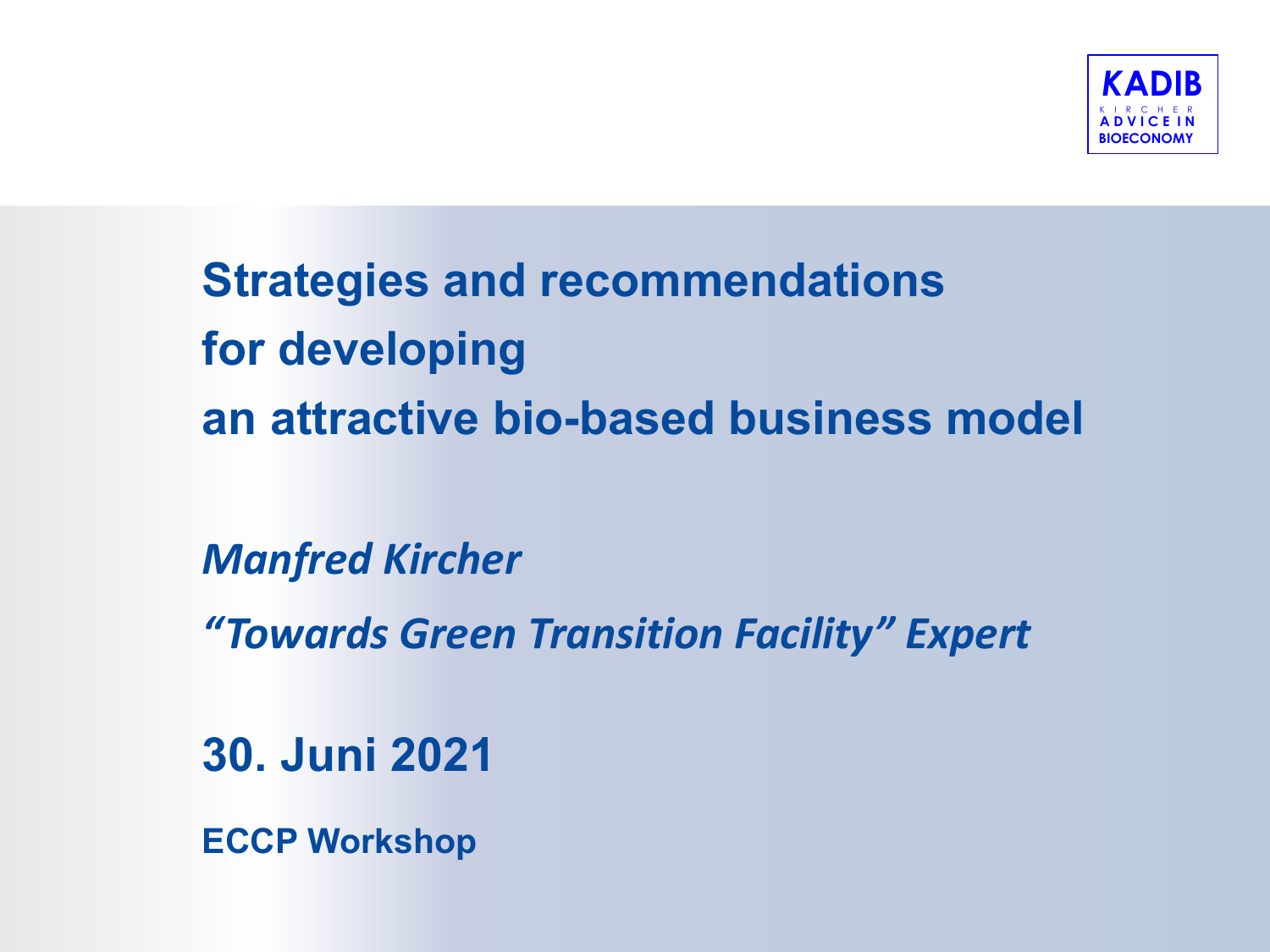

A business model answers three main questions:

1. *What benefits does the company provide?* 

☞☞ This part of a business model is called a **value proposition**.

2. *How is the service created in which configuration?* 

☞☞ How is the **Business structured**.

3. *How is money earned?* 

☞☞ Future **revenues** determine the value of the business model and thus its sustainability.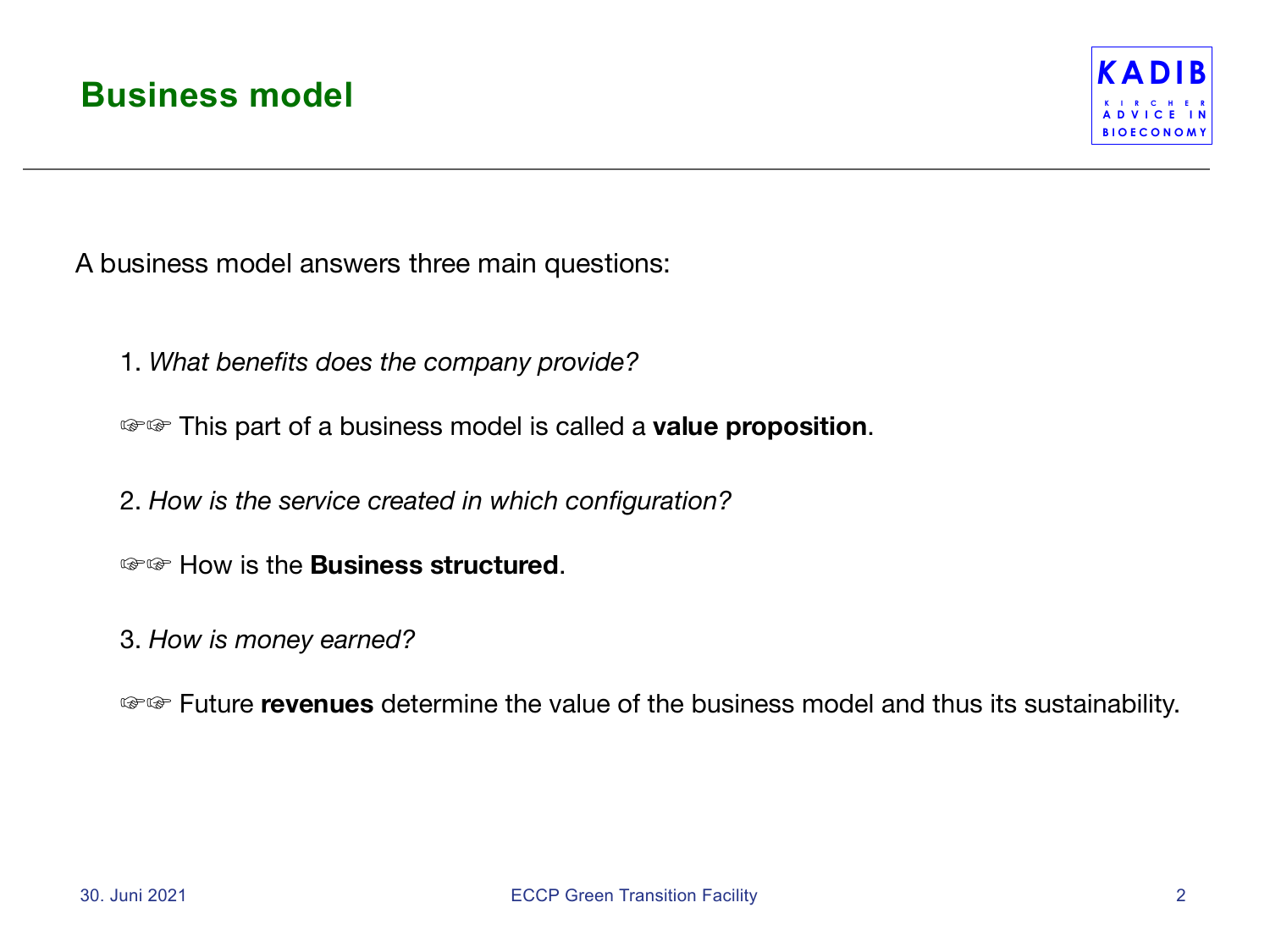### **Which benefits do you provide to whom?**



- **1. Value Proposition Customers Products**  USP
- 2. Business Structure Production Sales & Communication Core Capabilities Key Partners
- 3. Revenue Model Cost Structure Revenue Sources **Sensitivities** Growth Options
- 4. Company Spirit Team Corporate Values
- 5. Raising EIC-funds

#### **• Target group and Customers**

- B2B Business to business
- B2C Business to consumer

# **• Product**

- Sell volume and/or functionalities
- Consultancy: Sell your competencies
- Analytics: Sell your lab capacity
- Production: Sell your production capacity

☞☞ Be focused and take advantage

of the revenue potential as much as possible.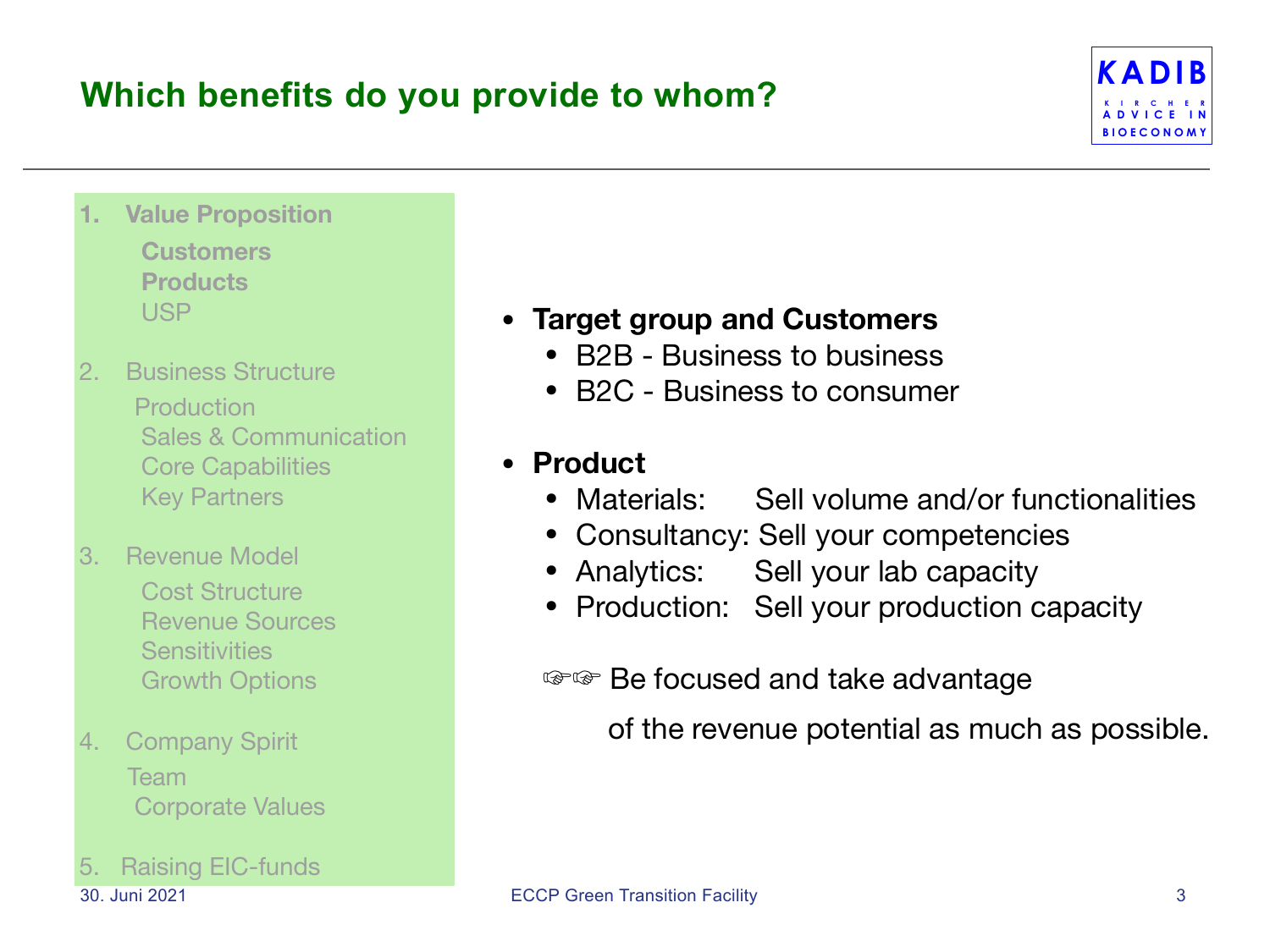### **What is your unique selling point?**



- **1. Value Proposition Customers Products USP**
- 2. Business Structure Production Sales & Communication Core Capabilities Key Partners
- 3. Revenue Model Cost Structure Revenue Sources **Sensitivities** Growth Options
- 4. Company Spirit Team Corporate Values
- 5. Raising EIC-funds
- **• USP (unique selling point)** 
	- **Services**
		- Requires unique competence
	- **• Product** 
		- Requires robust cost leadership
		- Functionality: Requires special proven features<br>• Footprint: Requires proven LCA
		- Requires proven LCA
	- ☞☞ Define your USP

and exploit it as your competitive advantage.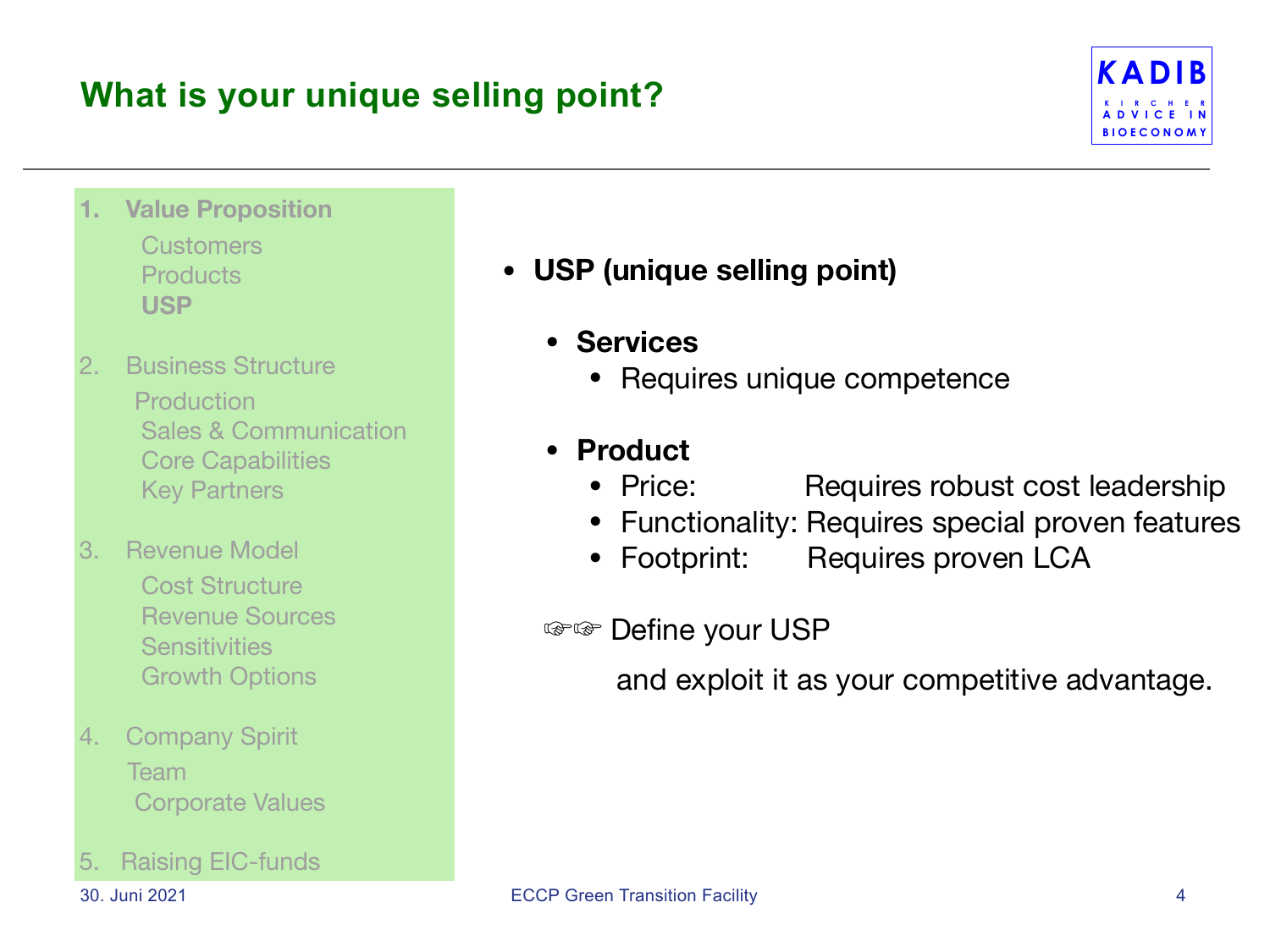### **How is your business structured?**



**Value Proposition**  Customers **Products** USP

#### **2. Business Structure**

 Production Sales & Communication Core Capabilities Key Partners

- 3. Revenue Model Cost Structure Revenue Sources **Sensitivities** Growth Options
- 4. Company Spirit Team Corporate Values
- 5. Raising EIC-funds

#### **• Production**

- **Production quality**
- Production capacity

#### **• Sales & Communication**

- How to reach the customers
- Market entry strategy

#### **• Core Capabilities**

- Capabilities to reach competitiveness
- Track record

#### **• Key Partners**

- Partners along supply and value chain
- Partners along innovation chain
- Partners for production and market entry

☞☞ Focus business structure on USP

and rely on partners

30. Juni 2021 ECCP Green Transition Facility 5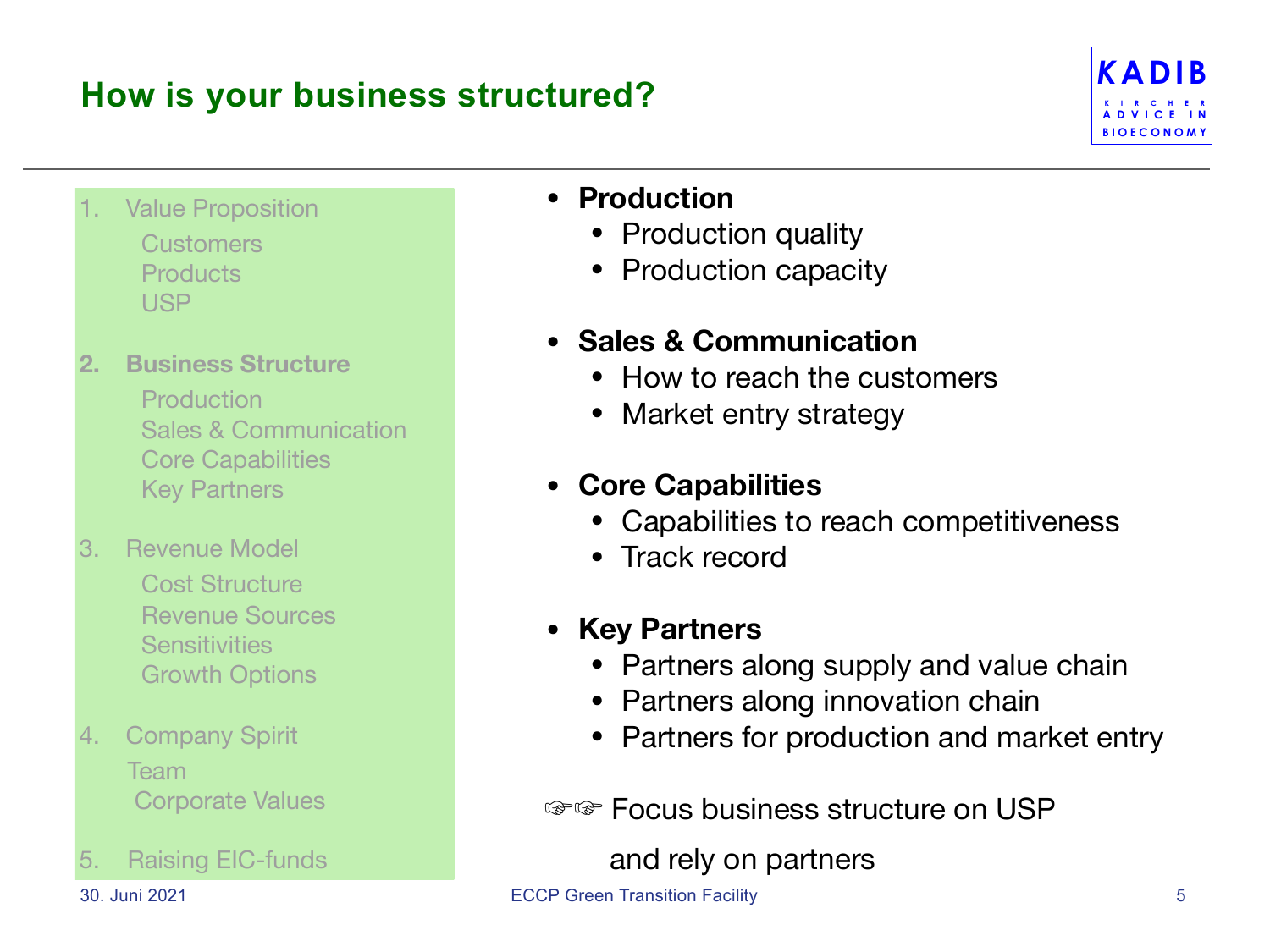### **What costs are incurred and how is revenue generated?**



- **Value Proposition Customers Products** USP
- 2. Business Structure Production Sales & Communication Core Capabilities Key Partners
- **3. Revenue Model Cost Structure Revenue Sources Sensitivities** Growth Options
- 4. Company Spirit Team Corporate Values
- 5. Raising EIC-Funds

#### **• Financial demand**

- Keep investment and running cost low
- Focus on USP

☞☞ Strengthen resilience through financial buffer

#### **• Revenues**

- **•** Generate early revenues
- **•** Gain market share

☞☞ Avoid misdirecting capacities.

#### **• Investor relations**

• Agree on ambitious but realistic milestones

☞☞ Establish a relationship of trust with investors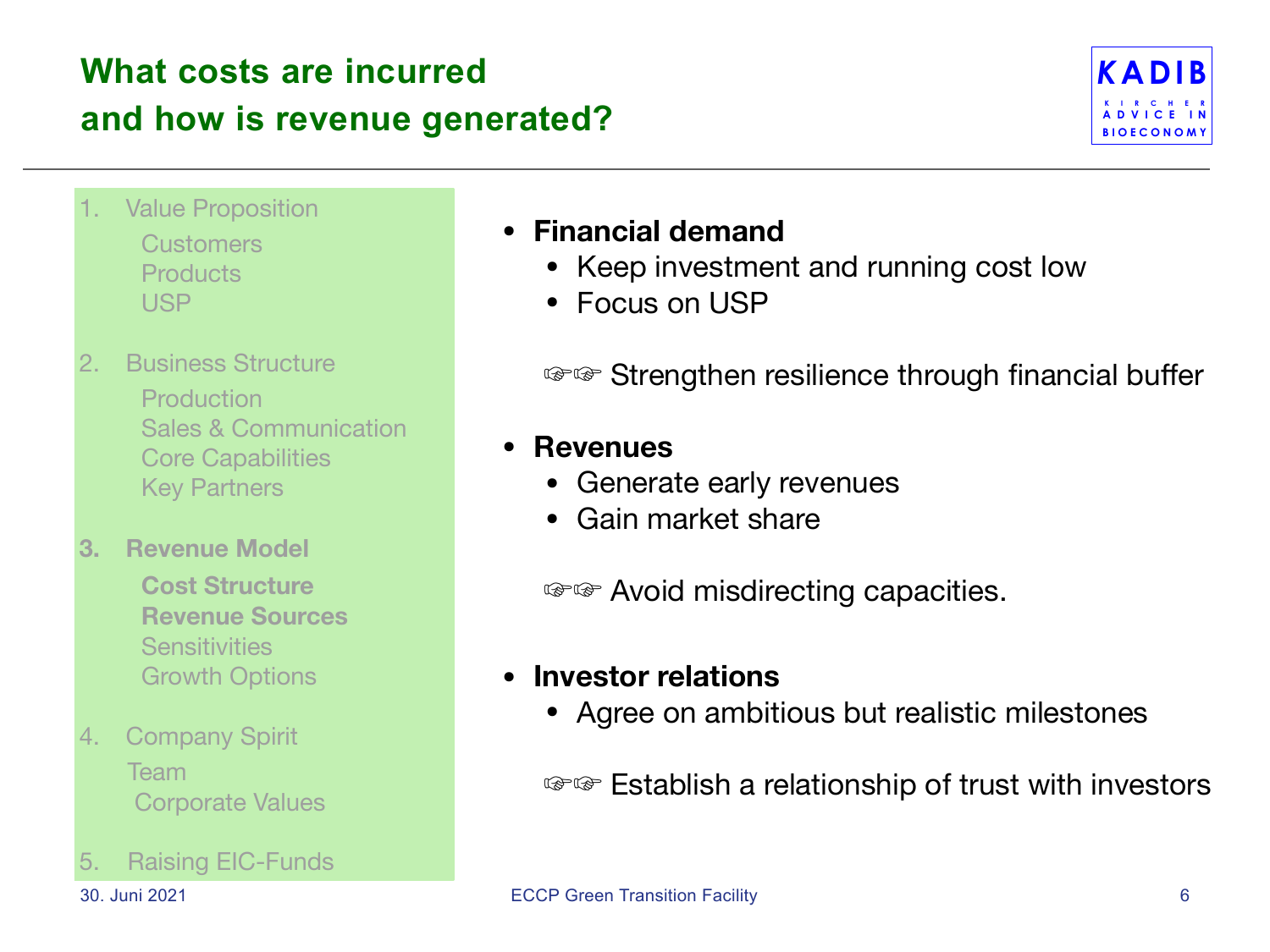### **Achieving resilience**

### **means recognizing and avoiding sensitivities**



**Value Proposition Customers Products** USP

### 2. Business Structure

 Production Sales & Communication Core Capabilities Key Partners

#### **3. Revenue Model**

 Cost Structure Revenue Sources **Sensitivities**  Growth Options

#### 4. Company Spirit Team Corporate Values

5. Raising EIC-Funds

#### **• Product easy to copy?**

☞☞ Protect by IP, trademark, secrecy

#### **• Depencies**

- Limited, volatile supply chain
- Limited, volatile marketing channel
- Easily to replace product
- Crowded market ("old bulls")
- Variable framework conditions
- Know-how with few team members

 ☞☞ Careful market and competitor analysis Careful SWOT and risk analysis Manage dependence on team members and partners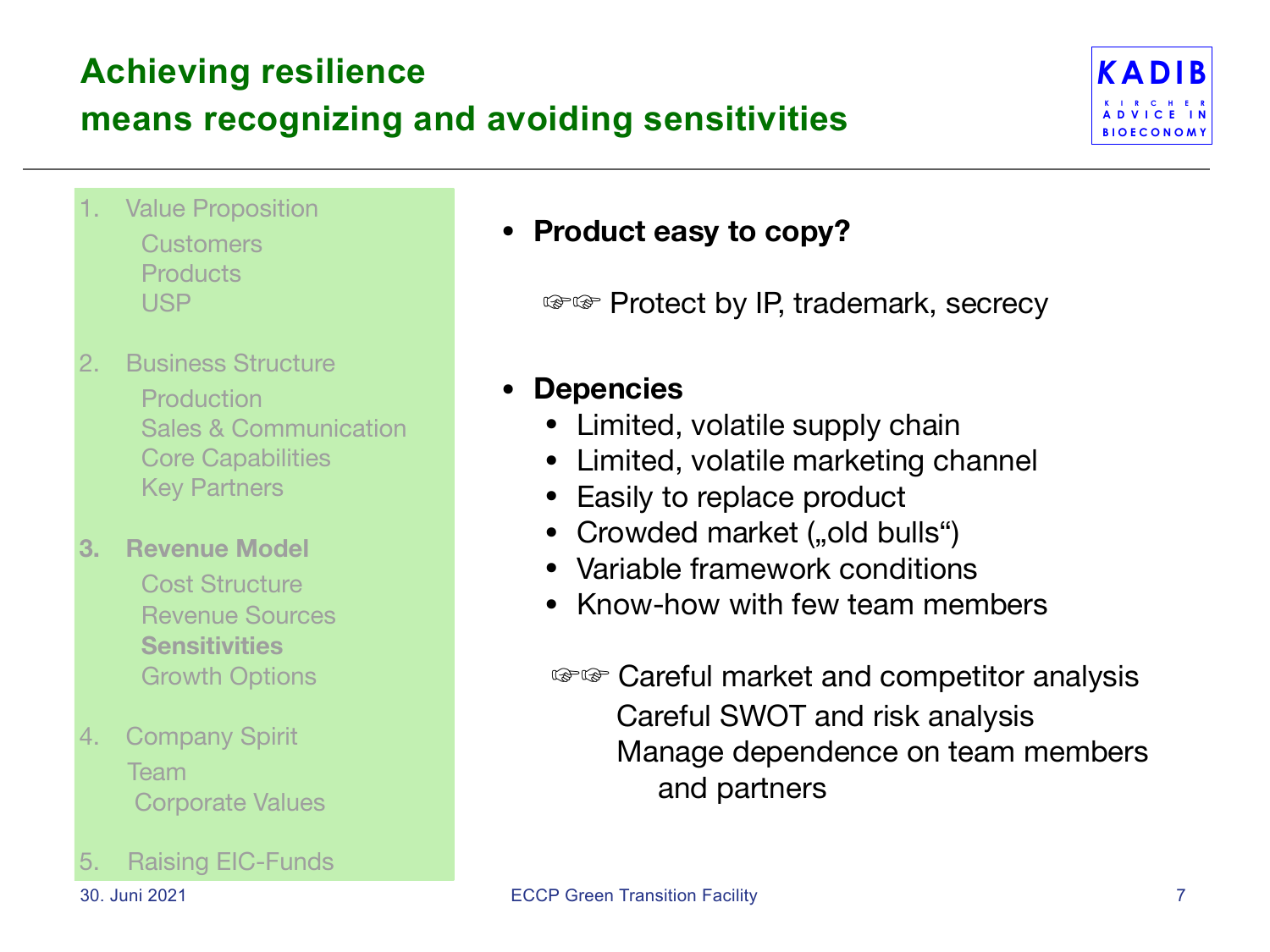## **Framework conditions can have a great impact: EU-ETS does not support green carbon in bulk chemicals.**



| <b>SCOPE</b>   | <b>Emission</b>                                                                                              |
|----------------|--------------------------------------------------------------------------------------------------------------|
| <b>SCOPE 1</b> | emissions resulting from own<br>production facilities including<br>generation of energy                      |
| <b>SCOPE 2</b> | emissions resulting from the<br>production of purchased energy                                               |
| <b>SCOPE 3</b> | emissions attributable to purchased<br>materials and services and to further<br>processing, use and disposal |

Source: Dechema, FutureCamp (2019) Roadmap Chemie 2050



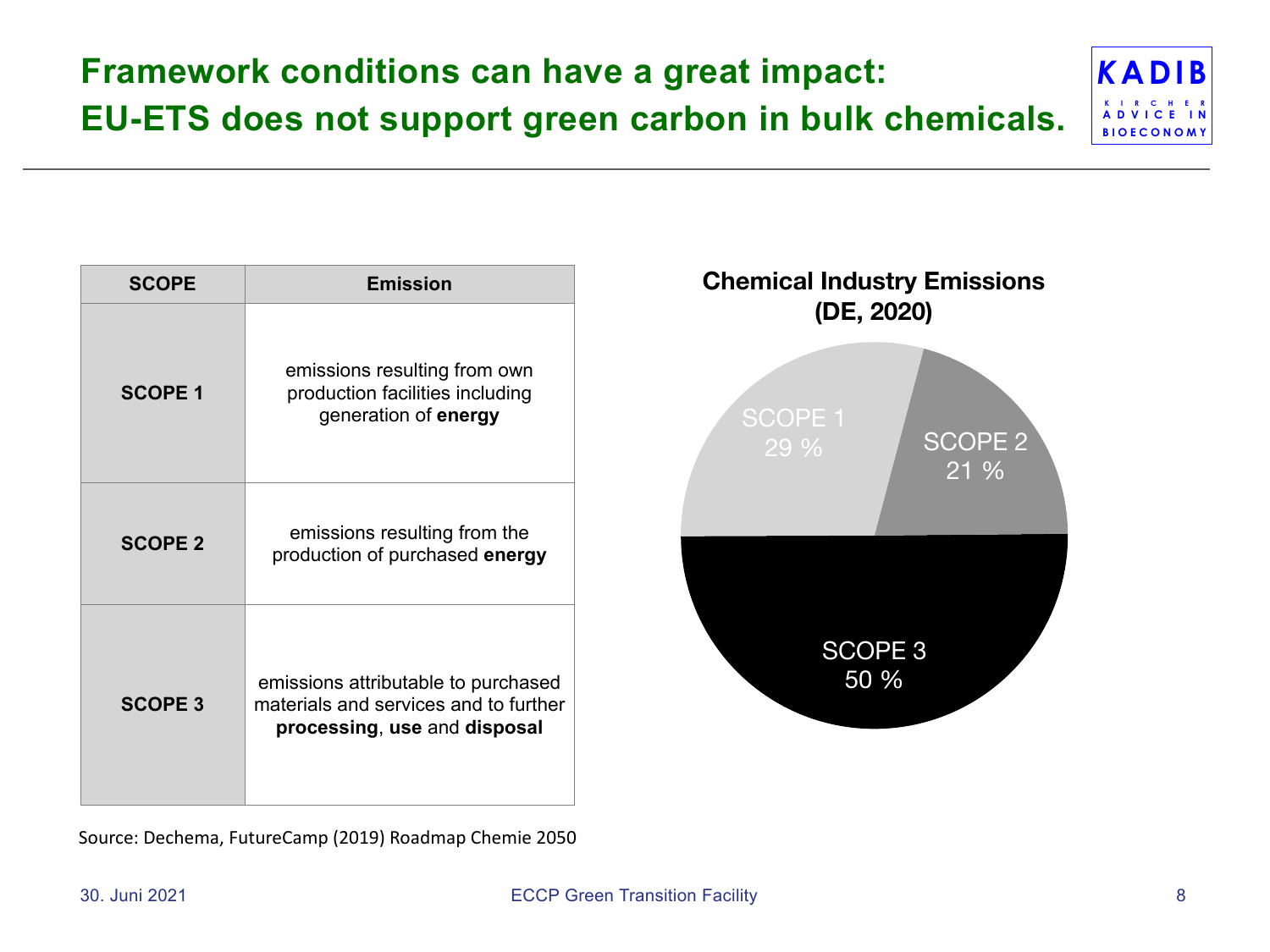### **What are the options for growth?**



- **Value Proposition Customers Products** USP
- 2. Business Structure **Production**  Sales & Communication Core Capabilities Key Partners
- **3. Revenue Model** 
	- Cost Structure Revenue Sources **Sensitivities Growth Options**
- 4. Company Spirit Team Corporate Values
- 5. Raising EIC-funds

#### **• Forward integration**

- Moving up the value chain
- Switching from B2B to B2C
- ☞☞ Does forward integration justify capacity expansion?

#### **• Backward integration**

- Moving down the value chain
- Own production of precursors and raw materials

#### ☞☞ Are dependencies reduced without increasing costs?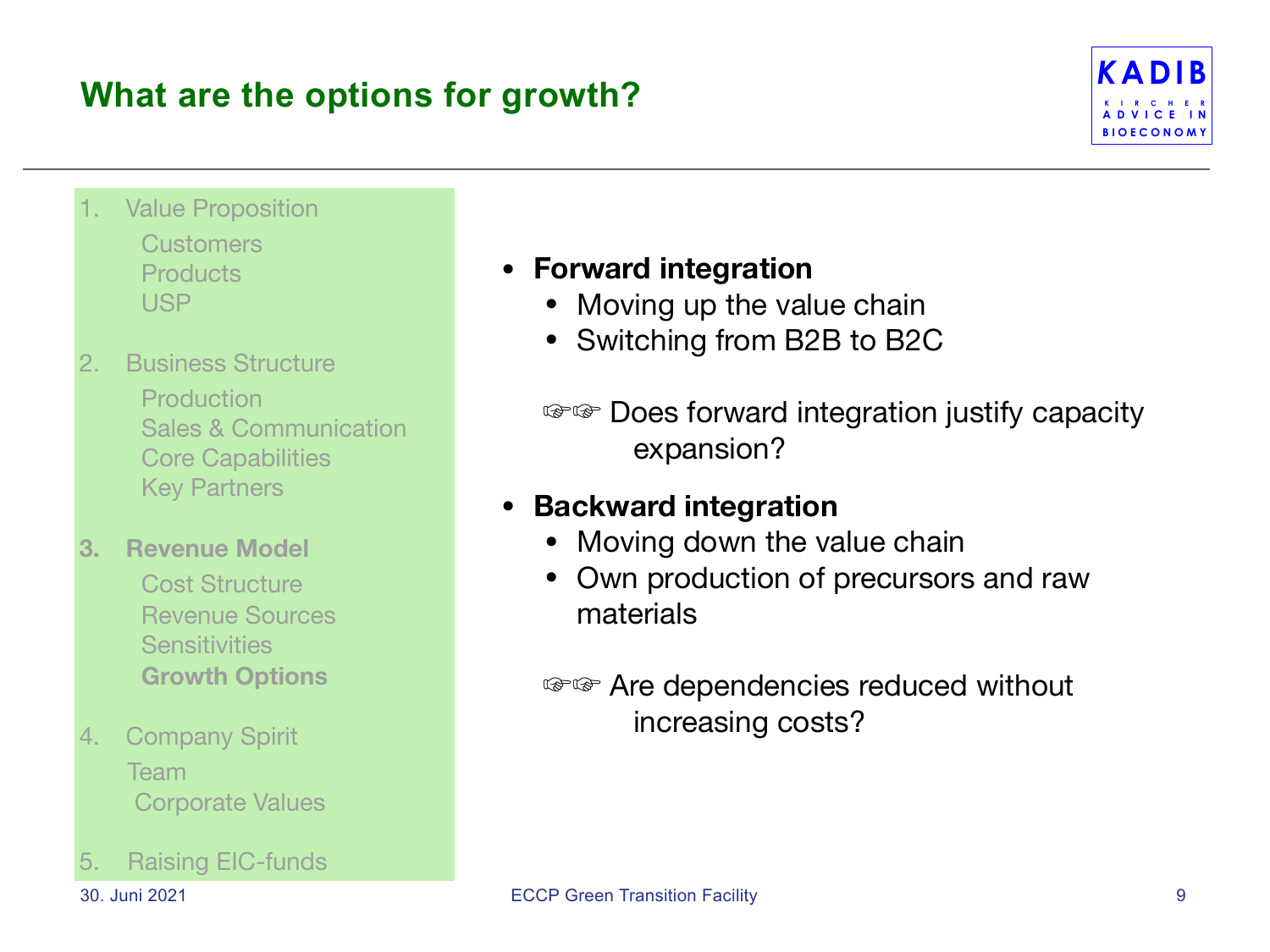#### *K***ADIB K I R C H E R A D V I C E I N BIOECONOMY Added value depends on the position in the value chain.**



Source: Kircher M, Bayer, Th (2021) How to realize a urban circular bioeconomy. In Handbook of Waste Biorefinery -Circular Economy of Renewable Energy. (Ed. Eduardo Jacob-Lopes) Springer Nature, Chapter 35 (submitted)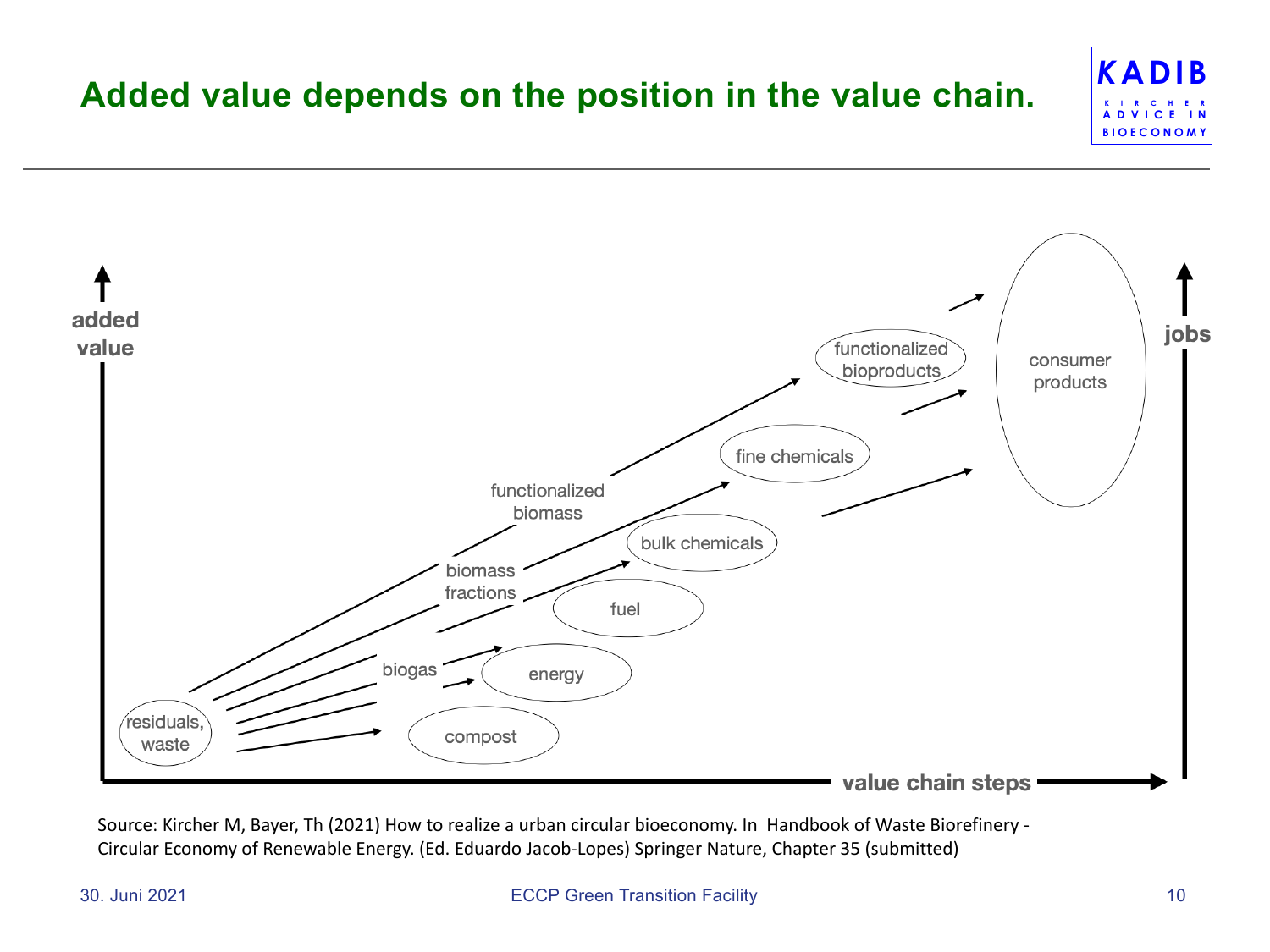### **What makes your company unique?**



**Value Proposition Customers Products** USP

#### 2. Business Structure

**Production**  Sales & Communication Core Capabilities Key Partners

3. Revenue Model Cost Structure Revenue Sources **Sensitivities** Growth Options

#### **4. Company Spirit Team Corporate Values**

#### 5. Raising EIC-funds

#### • **Team**

- Who is involved and why
- Individual track record

#### • **Corporate values**

- Sustainability
- Innovation
- Cost, quality
- Customer relations

• ….

☞☞ Evolve the team along company development

 Define and represent corporate values from the very beginning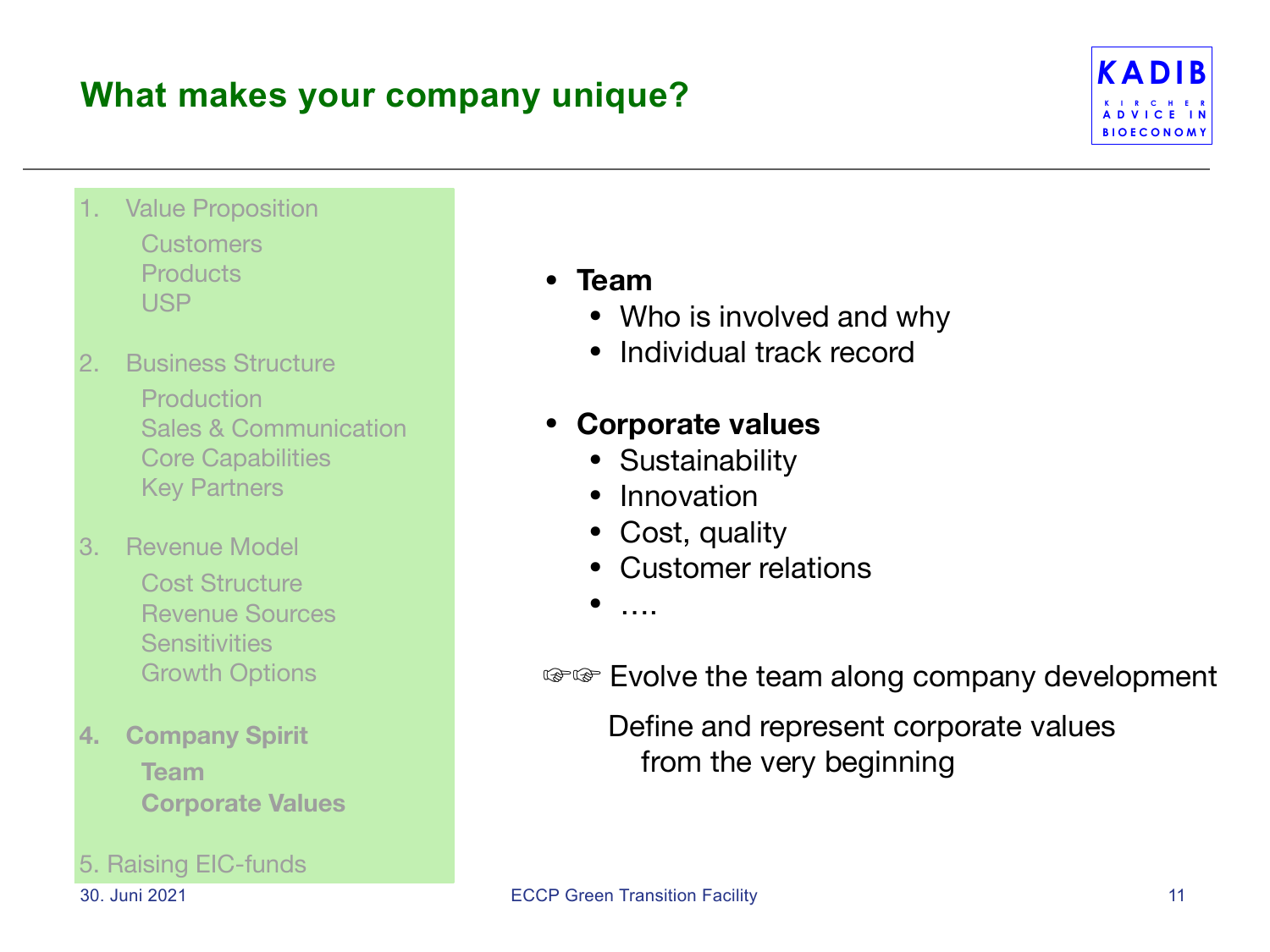### **How is your company positioned in the circular bioeconomy?**



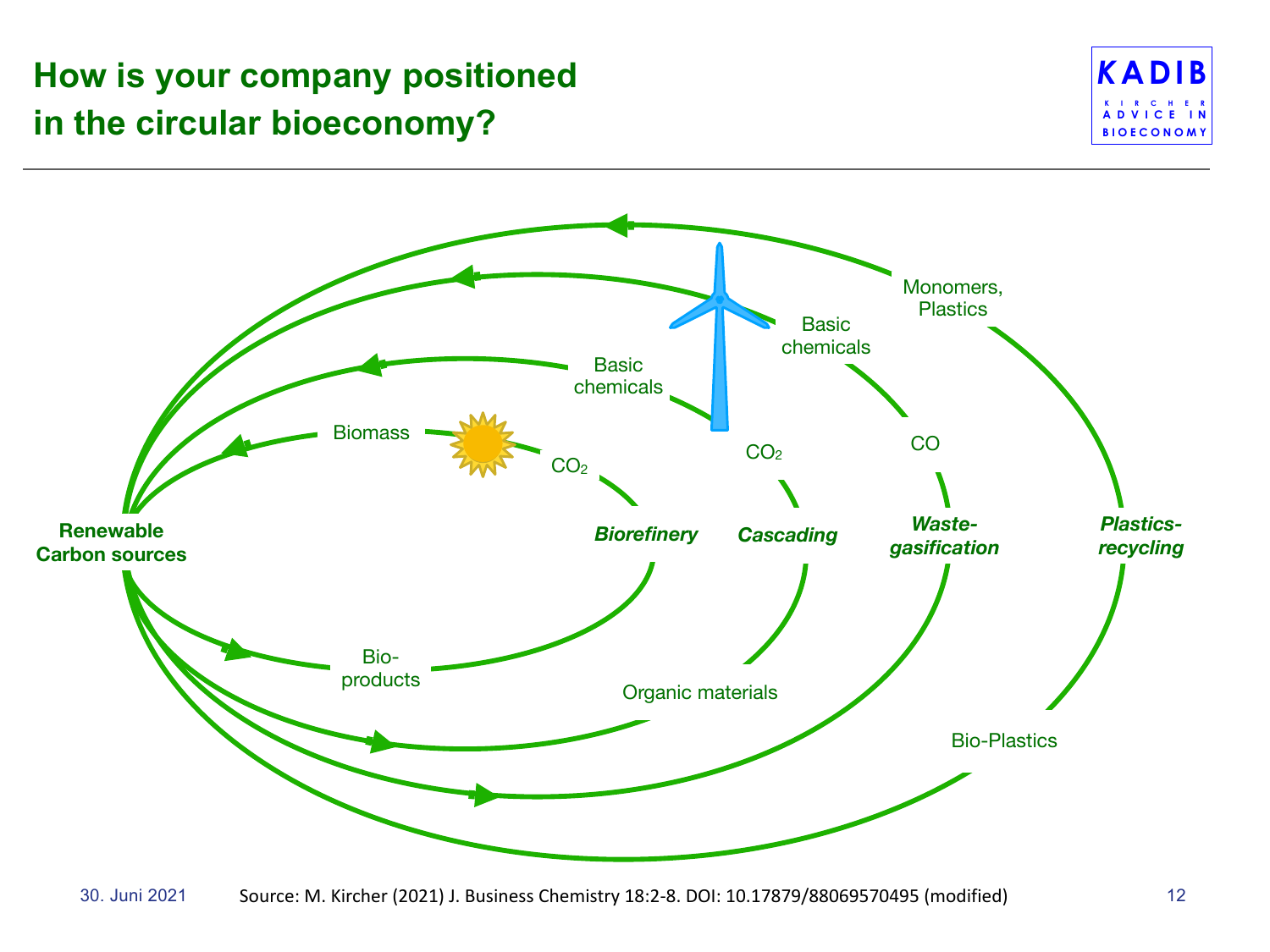### **Does your business plan match the EIC Work Plan 2021?**



- **Value Proposition Customers Products** USP
- 2. Business Structure **Production**  Sales & Communication Core Capabilities Key Partners
- 3. Revenue Model Cost Structure Revenue Sources **Sensitivities** Growth Options
- 4. Company Spirit Team Corporate Values
- **5. Raising EIC-funds**
- **Green Deal Goals** 
	- Low carbon industries
- **• UN-SDGs**
- **• Gender policies** 
	- 35% of EIC-portfolio led by woman
- **Proposal to build on former EU-funded project**
- **Create new market or disrupt existing one**

 ☞☞ Adress all (!) requirements of the call completely in the business plan.